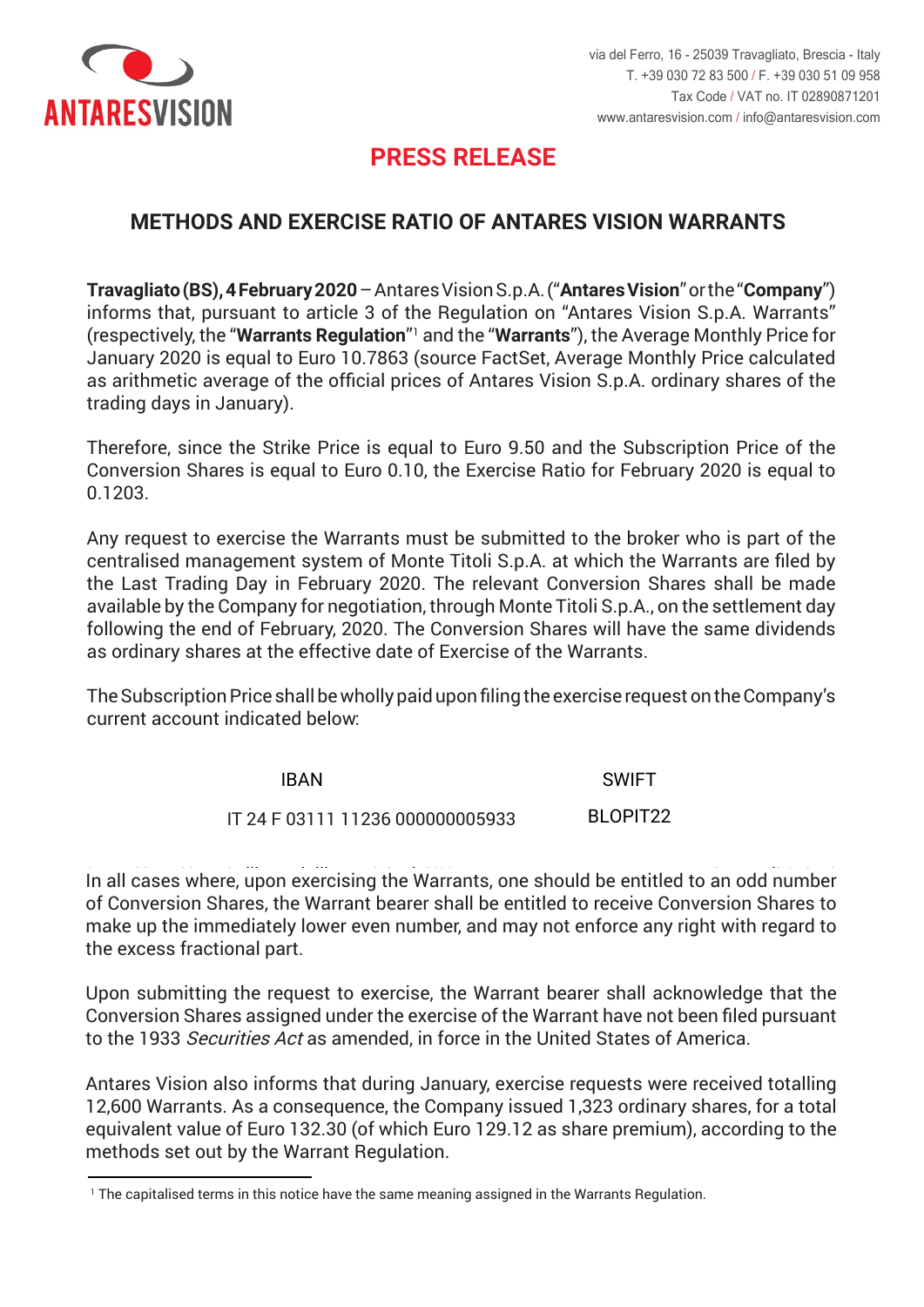

## **PRESS RELEASE PRESS RELEASE**

Following the exercise of the Antares Vision warrants, the new share capital of Antares Vision is equal to Euro 142,609.08, divided into 57,934,592 ordinary shares, 250,000 Special Shares and 1,189,590 Performance Shares, none of which indicate the nominal value.

of Antares Vision www.antaresvision.com - "*Investors – Investor Relations – Warrant*". For any other information, please refer to the Warrants Regulation available on the website

\*\*\* \*\*\*

#### **Per maggiori informazioni For further information**

*Emittente Issuer* **Antares Vision S.p.A. Antares Vision S.p.A.**  Via del Ferro, no. 16 25039 – Travagliato (BS) 25039 – Travagliato (BS) Alioscia Berto (*CFO and Investor Relations Manager*) Tel.: + 030 72 83 500 Tel.: + 030 72 83 500 E-mail: *investors@antaresvision.com* E-mail: investors@antaresvision.com

#### *Media Relations Media Relations*

**Twister communications group S.r.l. Twister communications group S.r.l.**  Via Valparaiso, 3 Via Valparaiso, 3 20144 Milan Maria Giardini Maria Giardini Tel.: +39 340 5104775 Tel.: +39 340 5104775 E-mail: *mgiardini@twistegroup.it* E-mail: mgiardini@twistegroup.it

*Nominated Adviser e Specialista Nominated Adviser and Specialist* **Equita SIM S.p.A. Equita SIM S.p.A.**  Via Filippo Turati, no. 9 20121 – Milan en Marcelo Daverio  $\overline{C}$  Tel.: +39 02 6204 1 E-mail: *m.daverio@equita.eu* E-mail: m.daverio@equita.eu

\*\*\* \*\*\*

Antares Vision offers the most complete and flexible solution in the world in visual inspection systems, tracking solutions and smart data management, by dealing with the product protection process during the products' life cycle and by developing hardware and software solutions for the most demanding industrial sectors, from pharmaceutical to medical devices, from cosmetics to food & beverage.

.<br>Antares Vision currently operates in more than 60 countries around the world (with a 580 unità) e può contare su 4 filiali italiane (Brescia, Parma, Latina e Piacenza), 9 filiali estere workforce of more than 580 people) and relies on 4 Italian branches (Brescia, Parma, Latina mania, Francia Corea del Sud, India, Corea del Sud, India, Russia, Corea del Sud, India, 2000.<br>And Piacenza), 9 branches abroad (Germany, France (2), USA (2), Brazil, South Korea, India and Russia), and a Research Centre dedicated to Innovation in Ireland (Galway). With 20 years of experience in vision technologies, Antares Vision supplies 10 of the world's 20 leading pharmaceutical companies. Over 25,000 vision systems ensure product safety and quality .<br>each day, 6,500 inspections carried out on production lines and over 2,500 serialisation lines installed all over the world guarantee the tracking of over 5 billion products throughout the entire distribution chain. The state of the state of prodotting  $\mathbf{r}_{\text{max}}$ 

Per sostenere e accelerare il percorso strategico di crescita intrapreso dal momento della sua fondazione and buobe and barategic growth path directionen bince its foundation, Antaret Vision has decided to pursue business combination with ALP.I, SPAC promoted by<br>Mediobance which an 18 April lod To support and boost the strategic growth path undertaken since its foundation, Antares Mediobanca, which on 18 April led